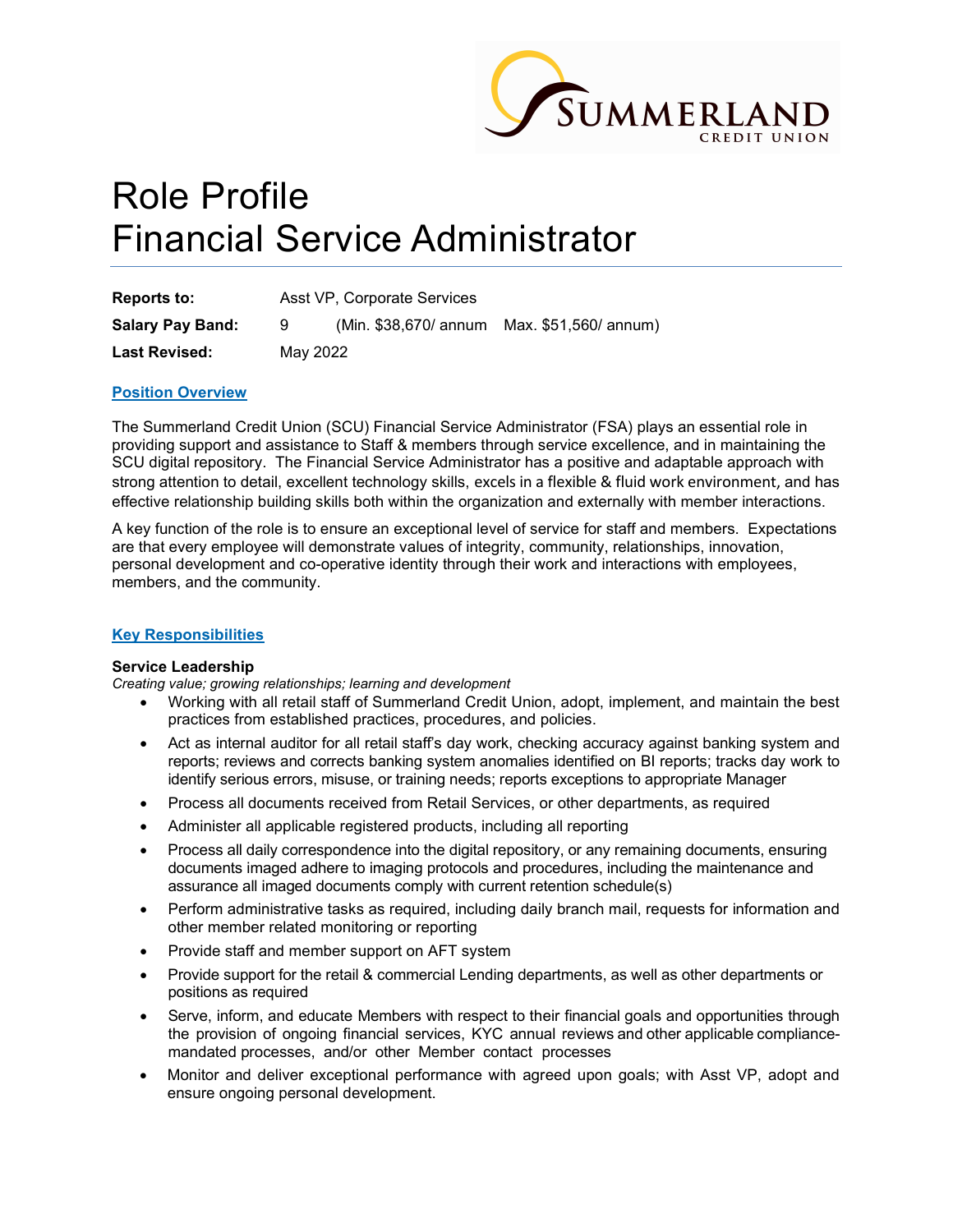## Member & Community Experience

Building member loyalty; staying informed; building community connections

- Build member loyalty and trust by exercising sound judgement and thoughtful consideration in delivering exceptional member experience
- Understand and demonstrate commitment to our enterprise-wide Vision, Mission, and Values
- Enhance own profile and professional image in the community by participating in community events, associations and/or partnerships

## Employee Experience

Engagement; teamwork; leadership; learning; commitment; accountability

- Maintain and expand technical knowledge of financial products, systems, and services.
- Promote teamwork and cooperation as a peer leader; act as a mentor and role model to share knowledge and skills to assist and support talent development
- Support staff and encourage collaboration to accomplish common goals
- Expanding knowledge of digital imaging / repository processes to process documents and answer staff queries
- Assist Asst VP with any special projects
- Recognize and celebrate team successes; encourage teamwork and collaboration

#### Risk Management

Member confidence; risk/loss mitigation

- Ensure all documentation is prepared and/or executed in accordance with established policies, procedures, and relevant legislation
- Demonstrate a high level of risk management knowledge and ensure adherence to all legislative and regulatory requirements
- Maintain up to date and complete Member files with documentation in hardcopy and/or electronic form as required.
- Expanding knowledge of fraud management processes & anti-money laundering (AML) policies
- Electronic files are maintained utilizing approved software
- Display confidence and exercise sound judgement in decision making
- Take necessary action on issues or concerns arising from reviews and audits

#### Skills & Attributes

- Passion for delivering exceptional member/member service and dedicated to building strong relationships and connections in the community
- Committed to personal growth and development. Responsible for ensuring skills and knowledge are up to date to meet industry and position requirements
- Instills confidence and trust of others through thoughtful, clear, and open communication
- Demonstrates a good knowledge of all SCU products and services
- An expanding knowledge of computer skills, including MS Windows and Office program environments, banking system, and digital imaging software
- Demonstrates strong interpersonal skills and the ability to communicate effectively both verbally and in writing
- Ability to excel in a flexible & fluid work environment, adapting quickly to changing priorities with a willingness to tackle new challenges
- Knowledge of the complete clearing cycle process is an asset